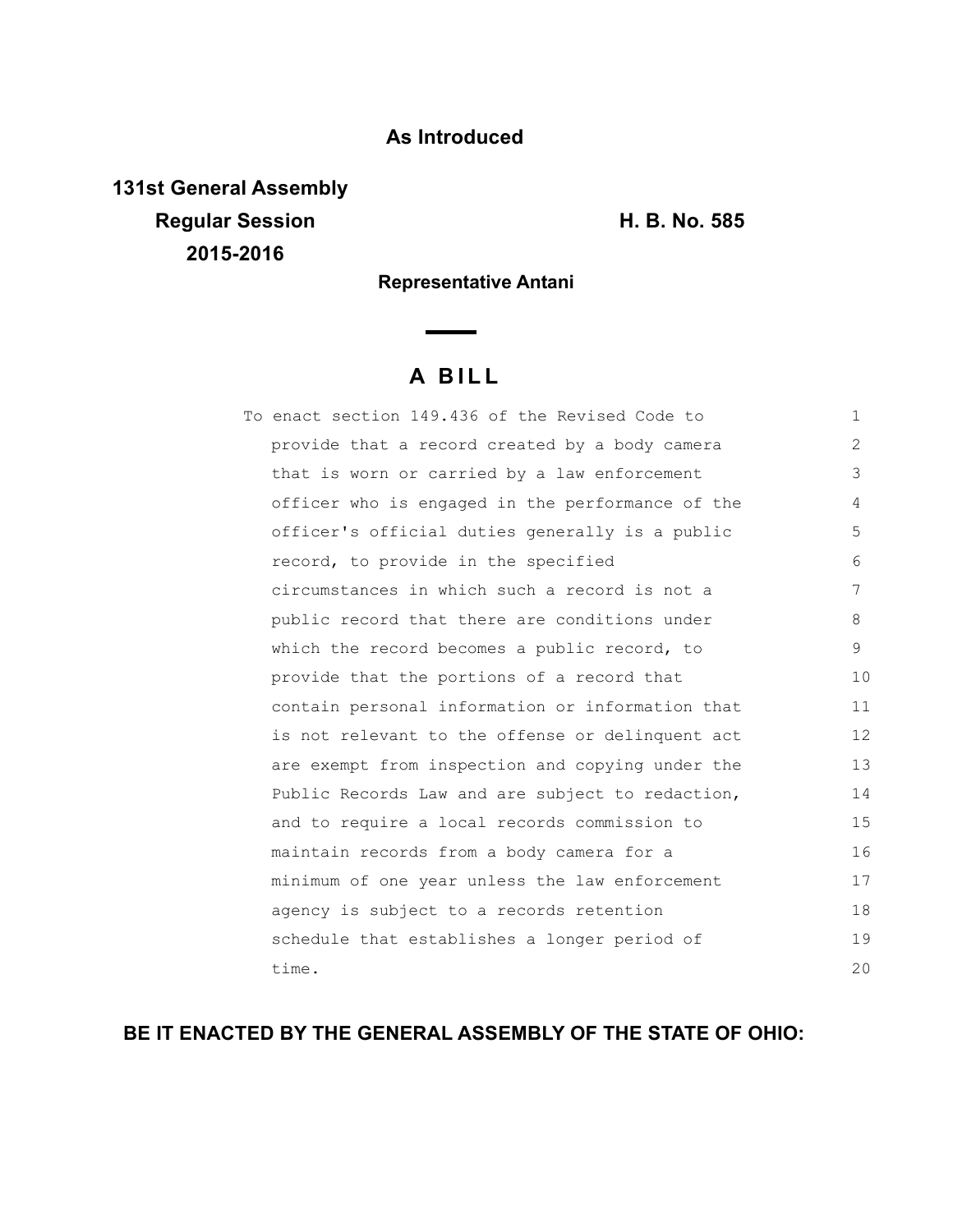| Section 1. That section 149.436 of the Revised Code be           | 21 |
|------------------------------------------------------------------|----|
| enacted to read as follows:                                      | 22 |
| Sec. 149.436. (A) As used in this section:                       | 23 |
| (1) "Body camera" means a portable electronic recording          | 24 |
| device that is worn or carried by a law enforcement officer      | 25 |
| while engaged in the performance of the officer's official       | 26 |
| duties and that records audio and video data. "Body camera" does | 27 |
| not include an electronic recording device that is attached to a | 28 |
| motor vehicle that is used by a law enforcement officer or law   | 29 |
| enforcement agency.                                              | 30 |
| (2) "Confidential law enforcement investigatory record"          | 31 |
| has the same meaning as in section 149.43 of the Revised Code.   | 32 |
| (3) "Law enforcement agency" means a government entity           | 33 |
| that employs law enforcement officers to perform law enforcement | 34 |
| duties.                                                          | 35 |
| (4) "Law enforcement officer" means a sheriff, deputy            | 36 |
| sheriff, constable, police officer of a township or joint police | 37 |
| district or township police force, marshal, deputy marshal,      | 38 |
| municipal police officer, state university law enforcement       | 39 |
| officer appointed under section 3345.04 of the Revised Code, or  | 40 |
| state highway patrol trooper.                                    | 41 |
| (5) "Minor" means a person under the age of eighteen.            | 42 |
| (6) "Personal information" includes the following:               | 43 |
| (a) An individual's social security number;                      | 44 |
| (b) An individual's federal tax identification number;           | 45 |
| (c) An individual's checking account number, savings             | 46 |
| account number, money market account number, mutual fund account | 47 |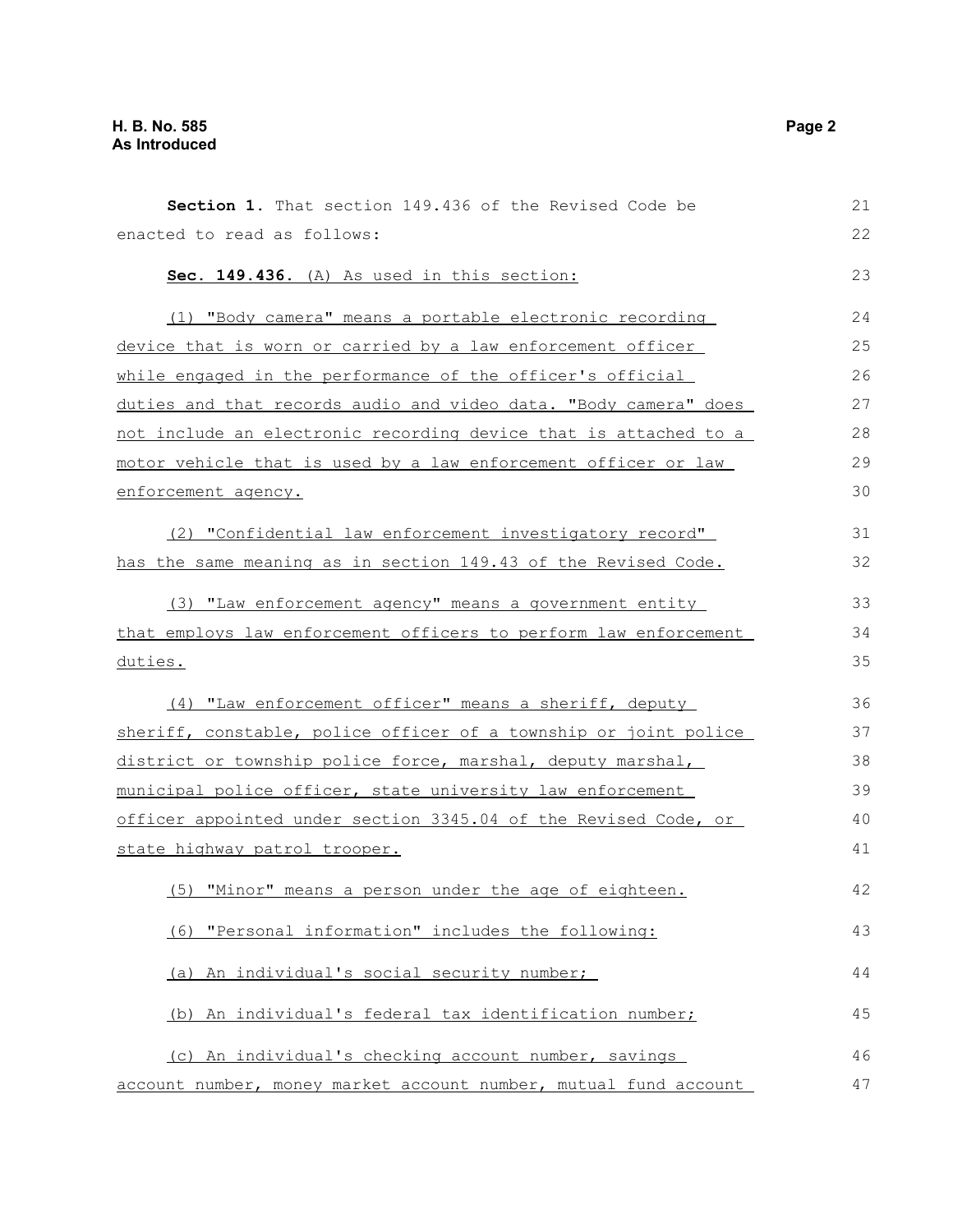| number, credit card number, or other financial account number;  | 48 |
|-----------------------------------------------------------------|----|
| (d) An individual's medical records;                            | 49 |
| (e) An individual's personal identification numbers,            | 50 |
| passwords, and user names, that the individual uses in person,  | 51 |
| on the internet, or to access a web site, computer, automated   | 52 |
| teller machine, or other electronic device.                     | 53 |
| (7) "Residence" means a structure or part of a structure        | 54 |
| used as an individual's permanent or temporary dwelling,        | 55 |
| including, but not limited to, a private home, condominium,     | 56 |
| apartment, mobile home, public housing, or a room in a          | 57 |
| dormitory, hotel, hospital, or nursing home.                    | 58 |
| (8) "Violent sex offense" means a violation of section          | 59 |
| 2907.02, 2907.03, 2907.04, division (A)(1), (A)(4), or (B) of   | 60 |
| section 2907.05, or division (A) (4) of section 2907.06 of the  | 61 |
| Revised Code.                                                   | 62 |
| (B) Except as provided by divisions (C) and (D) of this         | 63 |
| section, any record created by a body camera is a public record | 64 |
| for purposes of section 149.43 of the Revised Code.             | 65 |
| (C) (1) (a) Except as provided by division (C) (2) of this      | 66 |
| section, a record created by a body camera in a residence in    | 67 |
| which the subject of the record has a reasonable expectation of | 68 |
| privacy, is not a public record for purposes of section 149.43  | 69 |
| of the Revised Code.                                            | 70 |
| (b) Except as provided by division (C)(2) of this section,      | 71 |
| a record created by a body camera in an area of nonresidential  |    |
| private property that is not publicly accessible, or to which   | 73 |
| access is restricted, is not a public record for purposes of    | 74 |
| section 149.43 of the Revised Code.                             |    |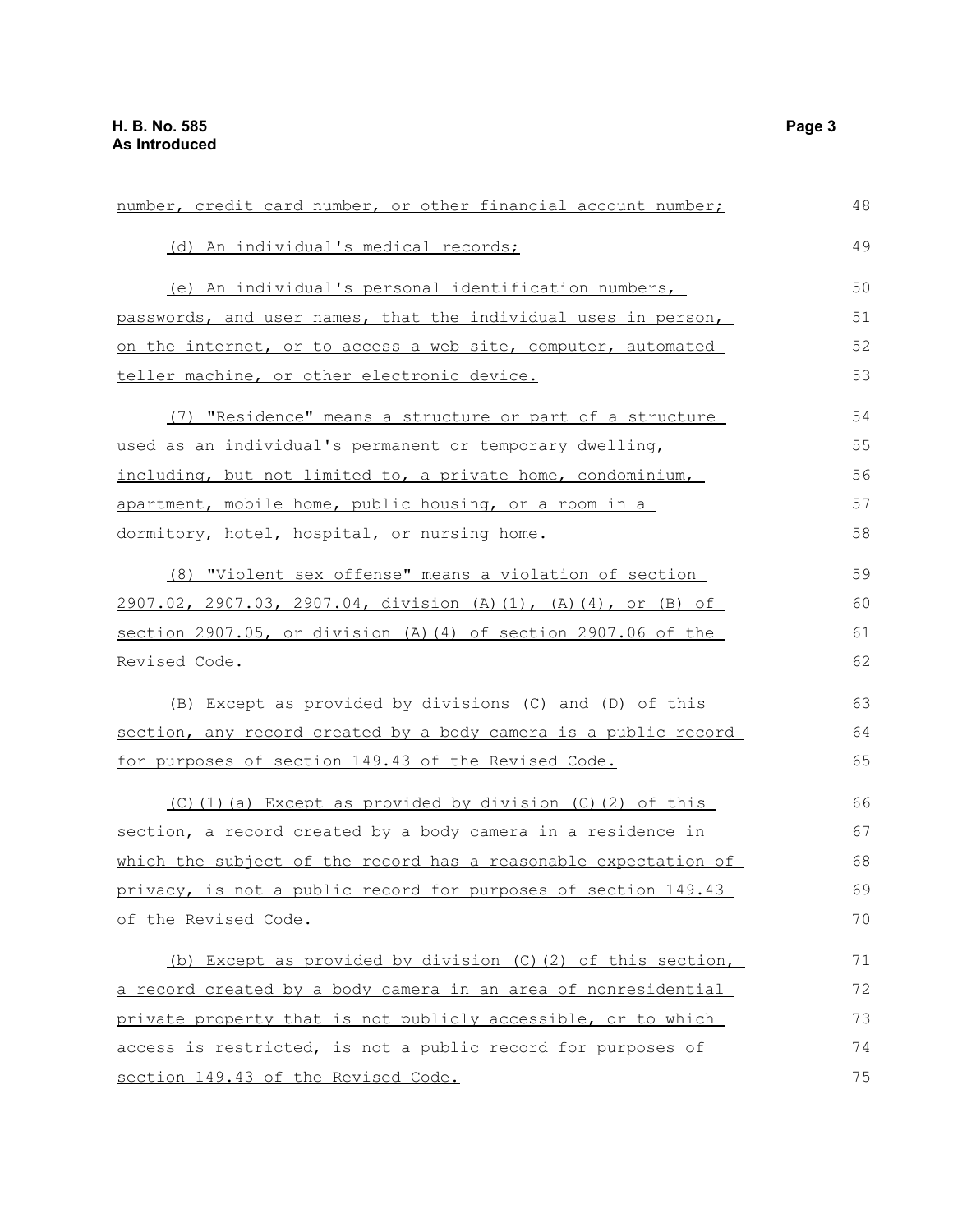| (2) A record created by a body camera in a residence in               | 76  |
|-----------------------------------------------------------------------|-----|
| which the subject of the record has a reasonable expectation of       | 77  |
| privacy, or an area of nonresidential private property that is        | 78  |
| not publicly accessible or to which access is restricted, and         | 79  |
| that is not a confidential law enforcement investigatory record,      | 80  |
| becomes a public record subsequent to a person's conviction of        | 81  |
| or plea of quilty to an offense, or a child's adjudication as a       | 82  |
| delinquent child for an act that would be an offense if               | 83  |
| committed by an adult, if the record is relevant to the offense       | 84  |
| or act. If the record contains personal information or                | 85  |
| information that is not relevant to the offense or act, then          | 86  |
| information to which a person has a reasonable expectation of         | 87  |
| privacy or that could compromise the privacy of the property          | 88  |
| <u>owner, lessee, or occupant is exempt from the duty to permit</u>   | 89  |
| public inspection or copying and is subject to redaction              | 90  |
| pursuant to division (B) of section 149.43 of the Revised Code.       |     |
| (3) Notwithstanding division (C)(1) or (2) of this                    | 92  |
| section, a law enforcement agency shall provide a copy of a           | 93  |
| <u>record created by a body camera in a residence to the owner of</u> | 94  |
| the residence, if the owner resides at the residence, or to a         | 95  |
| lessee or occupant of the residence, upon the owner's, lessee's,      | 96  |
| or occupant's request, if the owner, lessee, or occupant, or a        | 97  |
| dependent of the owner, lessee, or occupant, is a party to the        | 98  |
| record.                                                               | 99  |
| $(D)$ (1) Except as provided by divisions (D) (2) and (E) of          | 100 |
| this section, a record created by a body camera that contains         | 101 |
| audio or video data of a minor, the victim of a violent sex           | 102 |
| offense, or the victim of a violation of section 2903.211,            | 103 |
| 2905.32, or 2919.25 of the Revised Code, is not a public record       | 104 |
| for purposes of section 149.43 of the Revised Code.                   | 105 |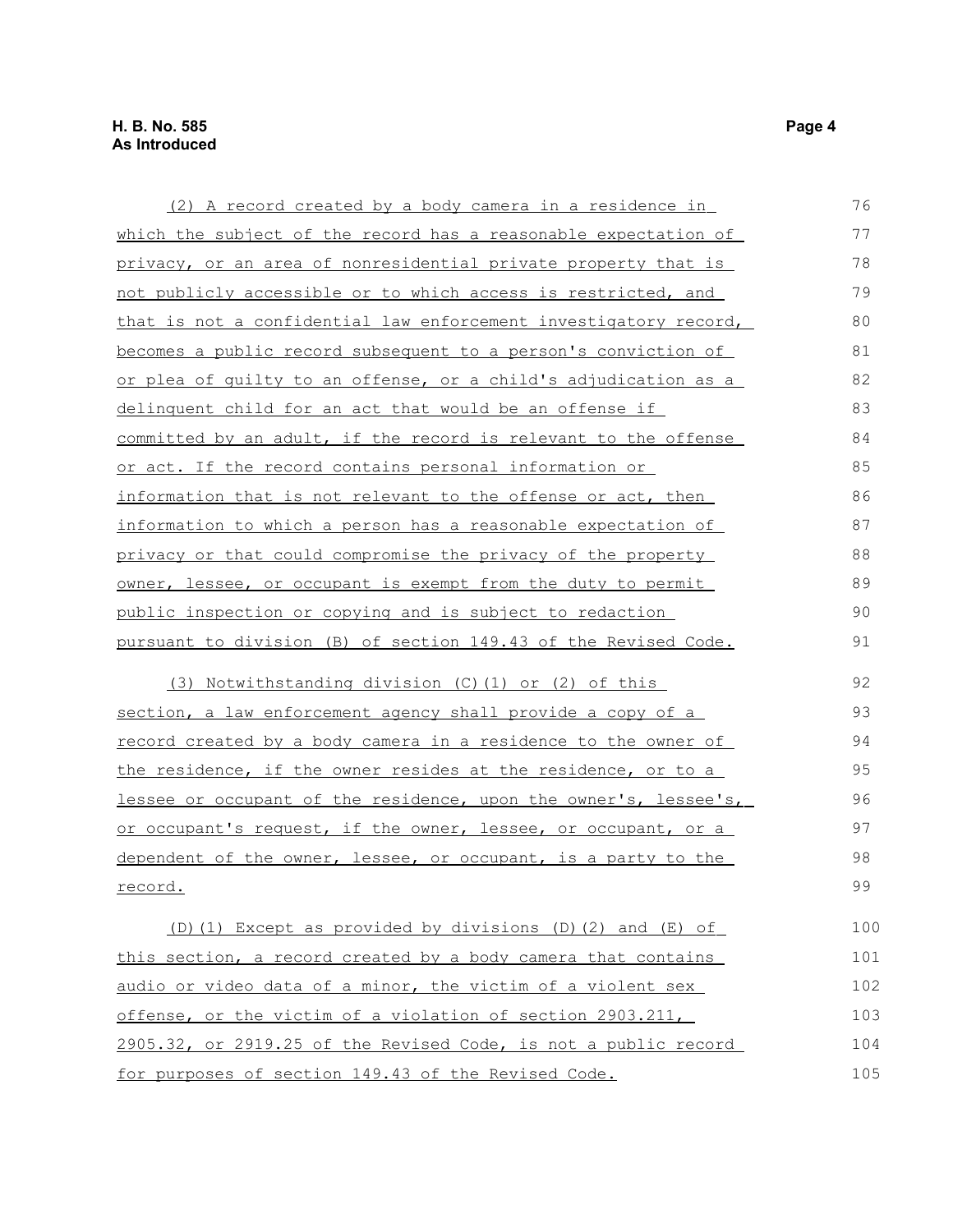| (2) A record created by a body camera that contains audio               | 106 |
|-------------------------------------------------------------------------|-----|
| or video data of a minor, the victim of a violent sex offense,          | 107 |
| or the victim of a violation of section 2903.211, 2905.32, or           | 108 |
| 2919.25 of the Revised Code, and that is not a confidential law         | 109 |
| enforcement investigatory record, becomes a public record               | 110 |
| subsequent to a person's conviction of or plea of quilty to an          | 111 |
| <u>offense, or a child's adjudication as a delinquent child for an </u> | 112 |
| act that would be an offense if committed by an adult, if the           | 113 |
| record is relevant to the offense or delinquent act. If the             | 114 |
| <u>record contains personal information or information that is not</u>  | 115 |
| relevant to the offense or delinquent act, then information to          | 116 |
| which a person has a reasonable expectation of privacy, or              | 117 |
| information that could compromise the privacy of the victim or          | 118 |
| minor is exempt from the duty to permit public inspection or            | 119 |
| copying and is subject to redaction pursuant to division (B) of         | 120 |
| section 149.43 of the Revised Code.                                     | 121 |
| (E) (1) An audio or video recording of a violation of                   | 122 |
| section 2907.02 of the Revised Code that is in the possession of        | 123 |
| a county, municipal corporation, or township records commission         | 124 |
| or law enforcement agency is not a public record for purposes of        | 125 |
| section 149.43 of the Revised Code.                                     | 126 |
| (2) An audio or video recording of a law enforcement                    | 127 |
| officer's conversation with a victim of a violation of section          | 128 |
| 2907.02 of the Revised Code that is recorded while the victim is        | 129 |
| at a hospital or other medical facility for evidence collection         | 130 |
| and that is in the possession of a county, municipal                    | 131 |
| corporation, or township records commission or law enforcement          | 132 |
| agency is not a public record for purposes of section 149.43 of         | 133 |
| the Revised Code.                                                       | 134 |
| (F) A record created by a body camera of a county,                      | 135 |